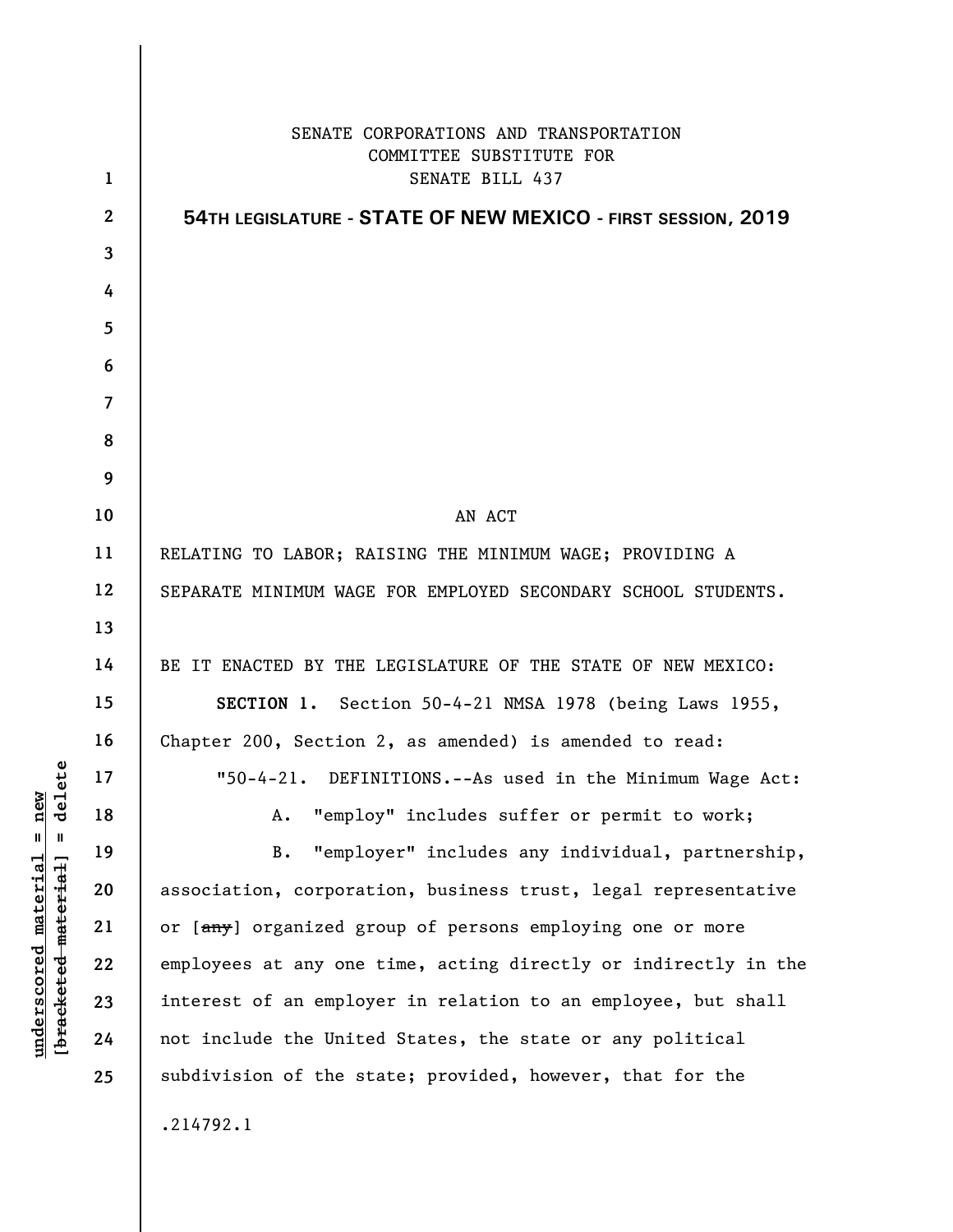| $\mathbf{1}$   | purposes of Subsection A of Section 50-4-22 NMSA 1978,             |
|----------------|--------------------------------------------------------------------|
| $\mathbf{2}$   | "employer" includes the state or any political subdivision of      |
| $\mathbf{3}$   | the state; and                                                     |
| 4              | "employee" includes an individual employed by an<br>$\mathsf{C}$ . |
| 5 <sub>5</sub> | employer, but shall not include:                                   |
| 6              | an individual employed in domestic service<br>(1)                  |
| $\overline{7}$ | in or about a private home;                                        |
| 8              | (2)<br>an individual employed in a bona fide                       |
| 9              | executive, administrative or professional capacity and             |
| 10             | forepersons, superintendents and supervisors;                      |
| 11             | an individual employed by the United<br>(3)                        |
| 12             | States, the state or any political subdivision of the state;       |
| 13             | provided, however, that for the purposes of Subsection A of        |
| 14             | Section 50-4-22 NMSA 1978, "employee" includes an individual       |
| 15             | employed by the state or any political subdivision of the          |
| 16             | state;                                                             |
| 17             | (4)<br>an individual engaged in the activities of                  |
| 18             | an educational, charitable, religious or nonprofit organization    |
| 19             | where the employer-employee relationship does not, in fact,        |
| 20             | exist or where the services rendered to such organizations are     |
| 21             | on a voluntary basis. The employer-employee relationship shall     |
| 22             | not be deemed to exist with respect to an individual being         |
| 23             | served for purposes of rehabilitation by a charitable or           |
| 24             | nonprofit organization, notwithstanding the payment to the         |
| 25             | individual of a stipend based upon the value of the work           |
|                | .214792.1                                                          |

 $[bracketeed-materiat] = delete$ **[bracketed material] = delete**  $underscored material = new$ **underscored material = new**

 $- 2 -$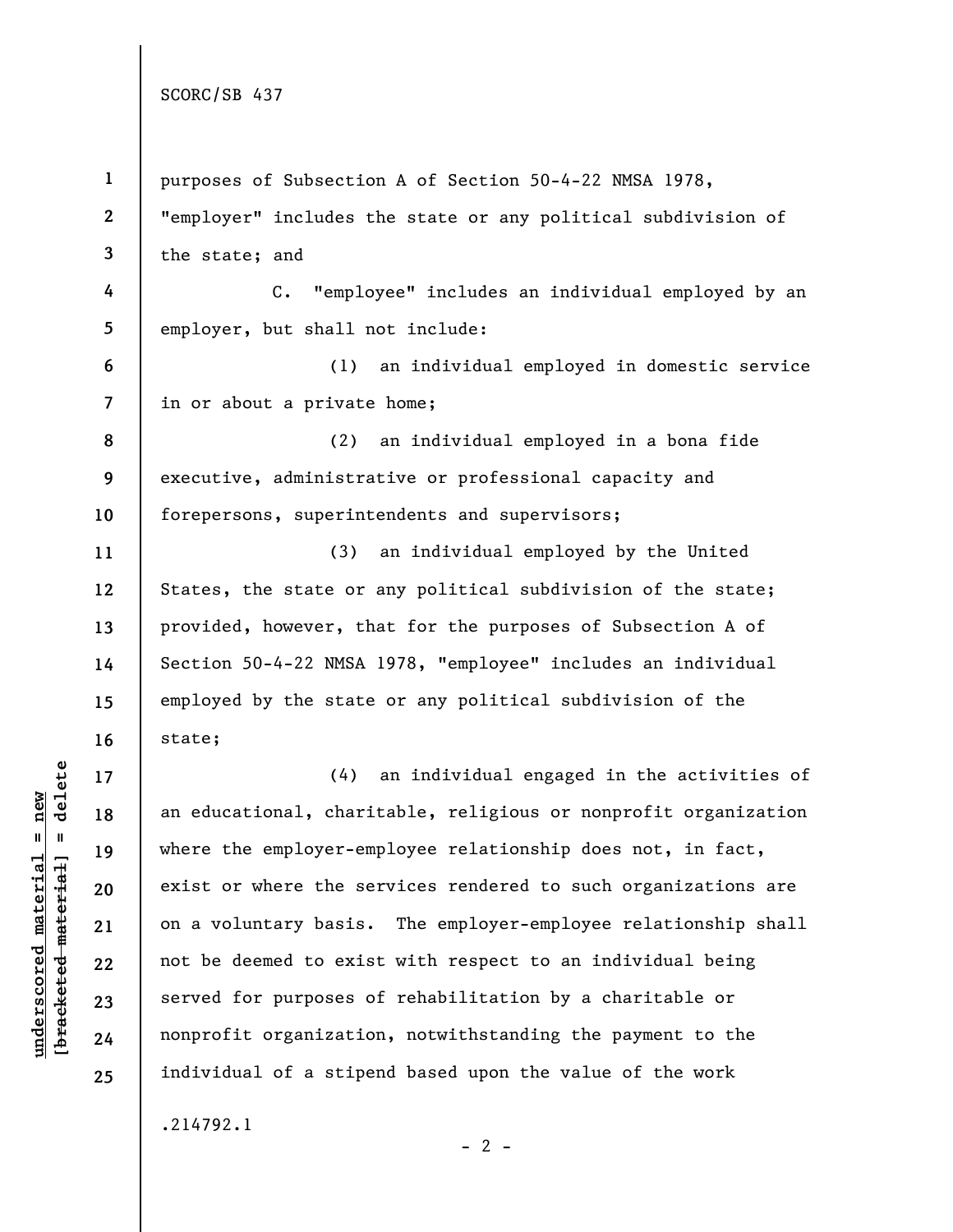**1 2 3 4 5 6 7 8 9 10 11 12 13 14 15 16 17 18 19 20 21 22 23 24 25**  performed by the individual; (5) salespersons or employees compensated upon piecework, flat rate schedules or commission basis; [(6) students regularly enrolled in primary or secondary schools working after school hours or on vacation; (7)] (6) registered apprentices and learners otherwise provided by law;  $[$ (8)]  $(7)$  persons eighteen years of age or under who are not students in a primary, secondary, vocational or training school;  $[\frac{49}{1}]$  (8) persons eighteen years of age or under who are not graduates of a secondary school;  $[+10]$  (9) G.I. bill trainees while under training; [<del>(11)</del>] (10) seasonal employees of an employer obtaining and holding a valid certificate issued annually by the director of the labor relations division of the workforce solutions department. The certificate shall state the job designations and total number of employees to be exempted. In approving or disapproving an application for a certificate of exemption, the director shall consider the following: (a) whether such employment shall be at an educational, charitable or religious youth camp or retreat; (b) that such employment will be of a temporary nature; .214792.1  $-3 -$ 

**underscored material = new [bracketed material] = delete**

 $b$ racketed material] = delete  $underscored material = new$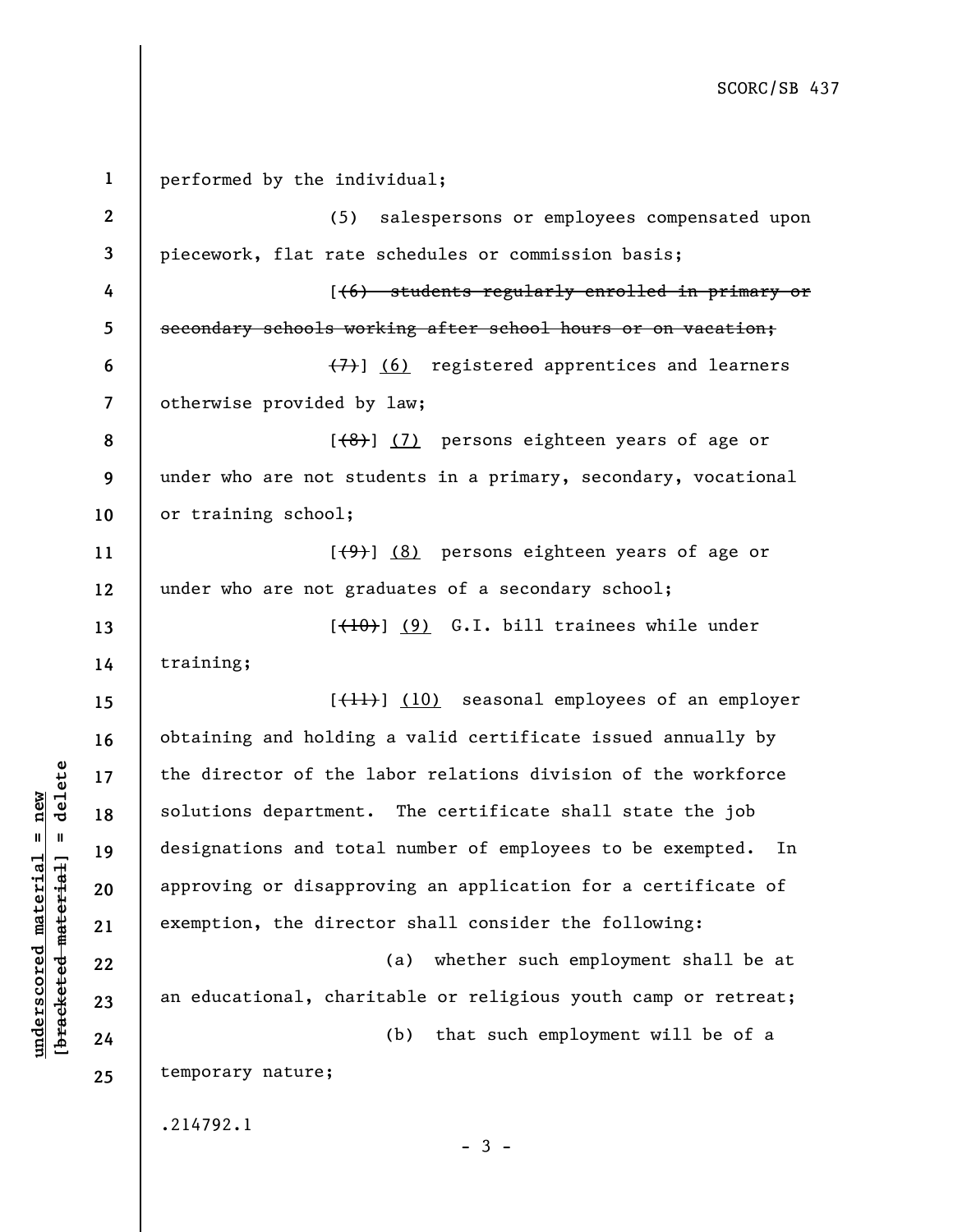| $\mathbf{1}$            | (c) that the individual will be                                 |
|-------------------------|-----------------------------------------------------------------|
| $\boldsymbol{2}$        | furnished room and board in connection with such employment, or |
| 3                       | if the camp or retreat is a day camp or retreat, the individual |
| 4                       | will be furnished board in connection with such employment;     |
| 5                       | (d)<br>the purposes for which the camp or                       |
| 6                       | retreat is operated;                                            |
| $\overline{\mathbf{z}}$ | the job classifications for the<br>(e)                          |
| 8                       | positions to be exempted; and                                   |
| 9                       | (f) any other factors that the director                         |
| 10                      | deems necessary to consider;                                    |
| 11                      | $[\frac{12}{12}]$ (11) any employee employed in                 |
| 12                      | agriculture:                                                    |
| 13                      | if the employee is employed by an<br>(a)                        |
| 14                      | employer who did not, during any calendar quarter during the    |
| 15                      | preceding calendar year, use more than five hundred [man-days]  |
| 16                      | person-days of agricultural labor;                              |
| 17                      | (b)<br>if the employee is the parent,                           |
| 18                      | spouse, child or other member of the employer's immediate       |
| 19                      | family; for the purpose of this subsection, the employer shall  |
| 20                      | include the principal stockholder of a family corporation;      |
| 21                      | (c)<br>if the employee: 1) is employed as                       |
| 22                      | a hand-harvest laborer and is paid on a piece-rate basis in an  |
| 23                      | operation that has been, and is customarily and generally       |
| 24                      | recognized as having been, paid on a piece-rate basis in the    |
| 25                      | region of employment; 2) commutes daily from the employee's     |
|                         | .214792.1<br>- 4 -                                              |

 $[bracketeed-materiat] = delete$ **[bracketed material] = delete**  $underscored material = new$ **underscored material = new**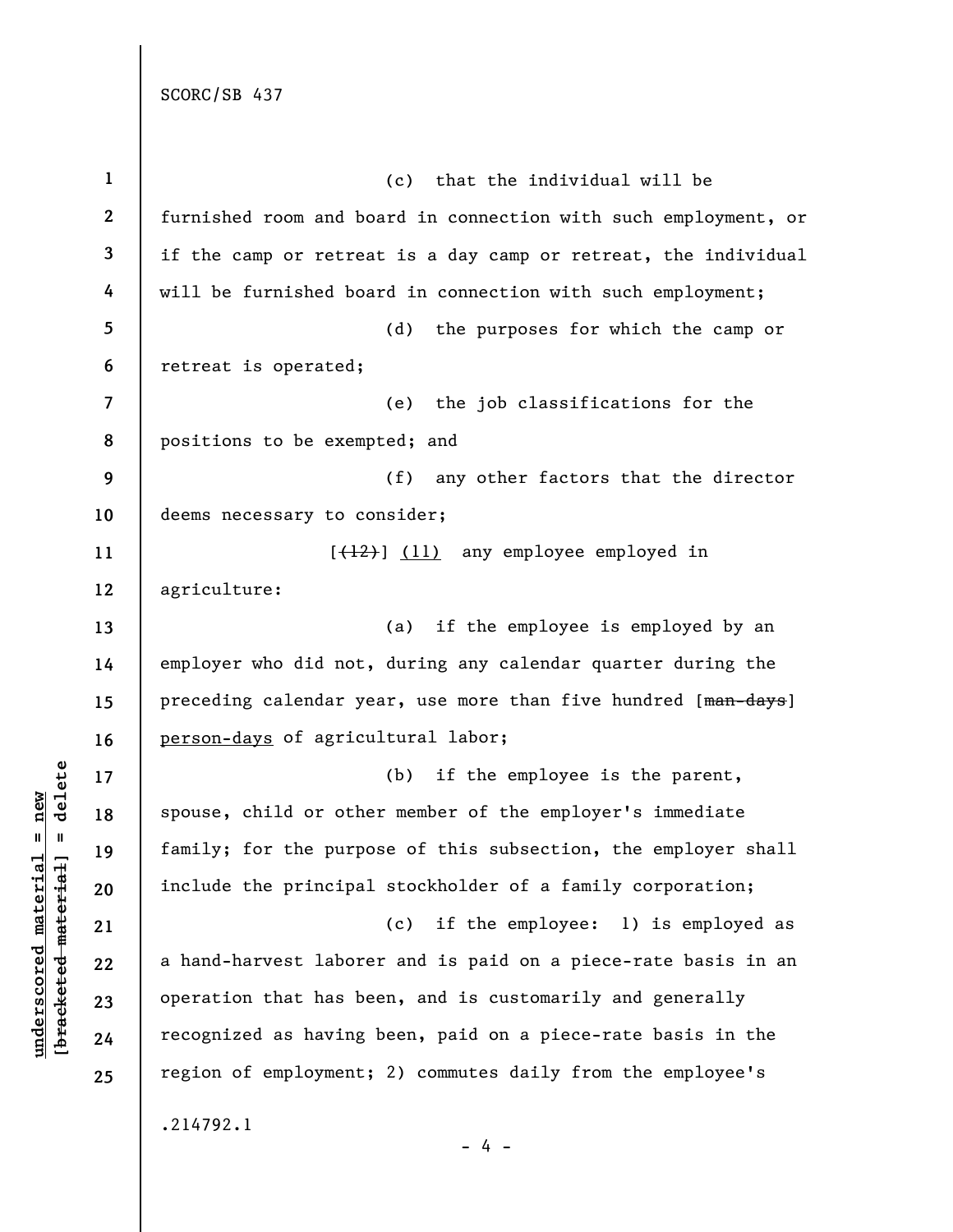**1 2 3 4 5 6 7 8 9 10 11 12 13 14 15 16 17 18 19 20 21 22 23 24**  permanent residence to the farm on which the employee is so employed; and 3) has been employed in agriculture less than thirteen weeks during the preceding calendar year; (d) if the employee, other than an employee described in Subparagraph (c) of this paragraph: 1) is sixteen years of age or under and is employed as a handharvest laborer, is paid on a piece-rate basis in an operation that has been, and is generally recognized as having been, paid on a piece-rate basis in the region of employment; 2) is employed on the same farm as the employee's parent or person standing in the place of the parent; and 3) is paid at the same piece-rate as employees over age sixteen are paid on the same farm; or (e) if the employee is principally engaged in the range production of livestock or in milk production;  $[\frac{13}{13}]$  (12) an employee engaged in the handling, drying, packing, packaging, processing, freezing or canning of any agricultural or horticultural commodity in its unmanufactured state; or [(14)] (13) employees of charitable, religious or nonprofit organizations who reside on the premises of group homes operated by such charitable, religious or nonprofit organizations for persons who have a mental, emotional or

 $- 5 -$ 

.214792.1

developmental disability."

 $\frac{1}{2}$  intereted material = delete **[bracketed material] = delete**  $underscored material = new$ **underscored material = new**

**25**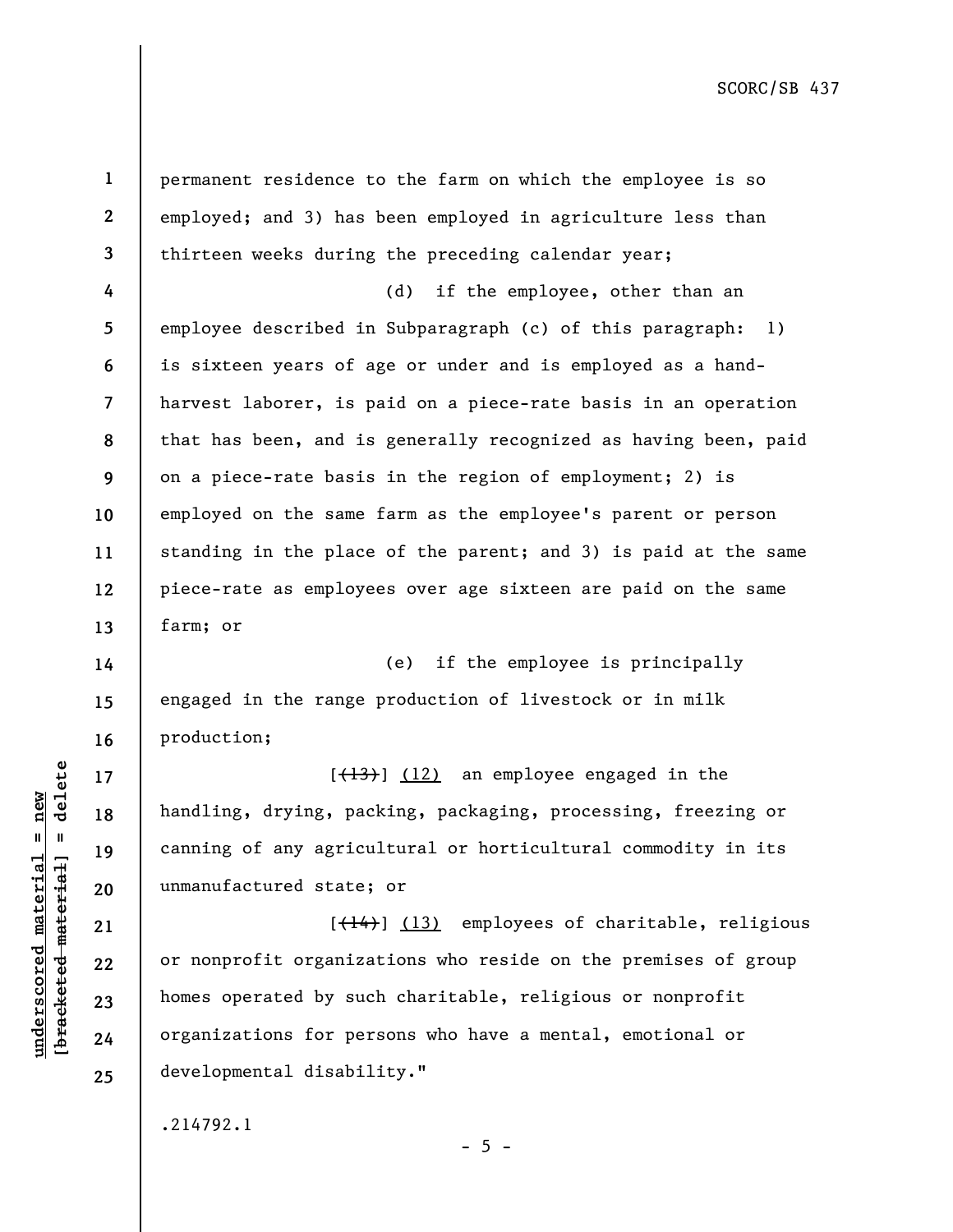**underscored material = new [bracketed material] = delete**

 $[bracketeed-materiat] = delete$  $underscored material = new$ 

| $\mathbf{1}$   | SECTION 2. Section 50-4-22 NMSA 1978 (being Laws 1955,           |
|----------------|------------------------------------------------------------------|
| $\mathbf{2}$   | Chapter 200, Section 3, as amended) is amended to read:          |
| 3              | "50-4-22. MINIMUM WAGES.--                                       |
| 4              | [A. An employer shall pay an employee the minimum                |
| 5              | wage rate of six dollars fifty cents $($ $66.50)$ an hour. As of |
| 6              | January 1, 2009, an employer shall pay the minimum wage rate of  |
| $\overline{7}$ | seven dollars fifty cents (\$7.50) an hour.]                     |
| 8              | A. Except as provided in Subsection B of this                    |
| 9              | section, an employer shall pay to an employee a minimum wage     |
| 10             | rate of:                                                         |
| 11             | (1) prior to October 1, 2019, at least seven                     |
| 12             | dollars fifty cents (\$7.50) an hour;                            |
| 13             | beginning October 1, 2019 and prior to<br>(2)                    |
| 14             | April 1, 2020, at least nine dollars twenty-five cents (\$9.25)  |
| 15             | <u>an hour;</u>                                                  |
| 16             | (3) beginning April 1, 2020 and prior to                         |
| 17             |                                                                  |
|                | January 1, 2021, at least ten dollars (\$10.00) an hour;         |
| 18             | (4) beginning January 1, 2021 and prior to                       |
| 19             | January 1, 2022, at least ten dollars fifty cents (\$10.50) an   |
| 20             | hour; and                                                        |
| 21             | (5) on and after January 1, 2022, at least                       |
| 22             | eleven dollars (\$11.00) an hour.                                |
| 23             | B. On and after October 1, 2019, an employer who                 |
| 24             | employs a student regularly enrolled in secondary school to      |
| 25             | work after school hours or when school is not in session shall   |

 $- 6 -$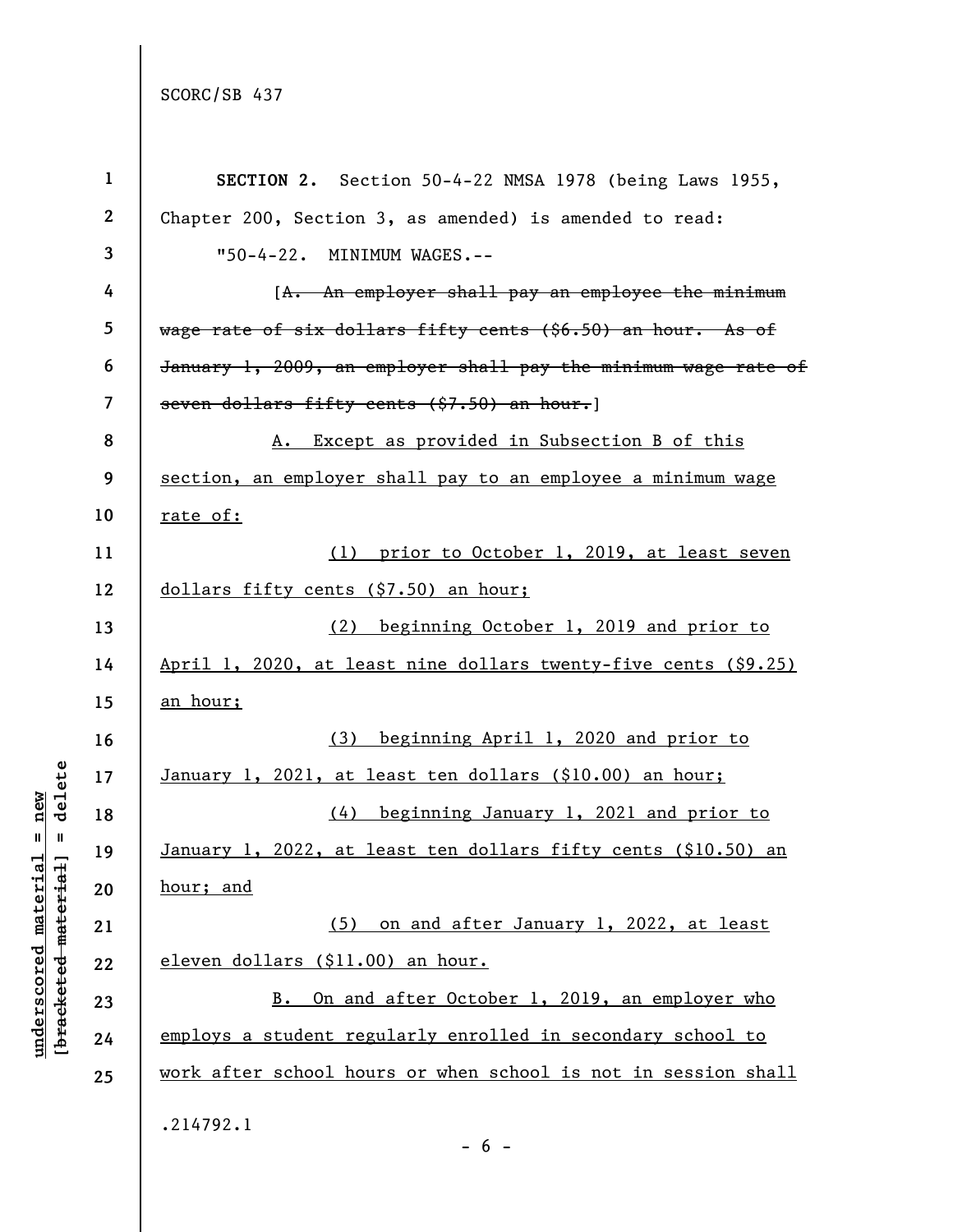**1 2 3 4 5 6 7 8 9 10 11 12 13 14 15 16 17 18 19 20 21 22 23 24 25**  pay the student a minimum wage rate of at least eight dollars fifty cents (\$8.50) an hour unless the student is employed pursuant to Subsection D of this section, in which case the provisions of that subsection shall apply to the student. In each case, the employer shall follow the provisions of the Child Labor Act, and Subsection E of this section shall not apply to the student. [B.] C. An employer furnishing food, utilities, supplies or housing to an employee who is engaged in agriculture may deduct the reasonable value of such furnished items from any wages due to the employee.  $[G<sub>r</sub>]$  D. An employee who customarily and regularly receives more than thirty dollars (\$30.00) a month in tips shall be paid a minimum hourly wage [of two dollars thirteen cents (\$2.13). The] as follows: (1) prior to October 1, 2019, at least two dollars thirteen cents (\$2.13) an hour; (2) beginning October 1, 2019 and prior to April 1, 2020, at least two dollars thirty-eight cents (\$2.38) an hour; (3) on and after April 1, 2020, at least two dollars fifty cents (\$2.50) an hour; and (4) the employer may consider tips as part of wages, but the tips combined with the employer's cash wage shall not equal less than the minimum wage rate as provided in .214792.1

- 7 -